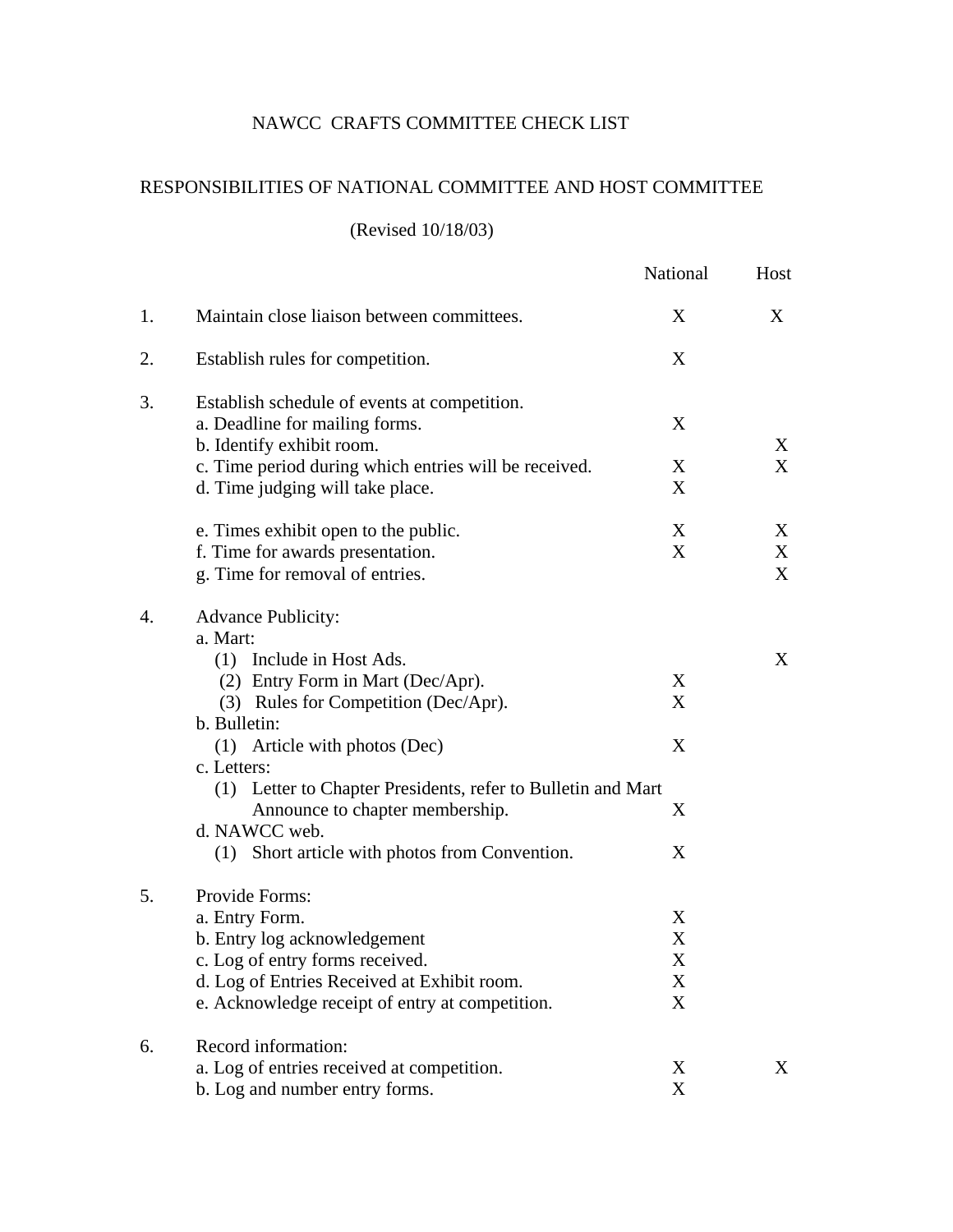|     | c. Provide receipt for entries received.<br>d. Record of removal of entries received.                                                                                                                                                                                                                                                                                                                                                                               | X<br>X                |                                      |
|-----|---------------------------------------------------------------------------------------------------------------------------------------------------------------------------------------------------------------------------------------------------------------------------------------------------------------------------------------------------------------------------------------------------------------------------------------------------------------------|-----------------------|--------------------------------------|
| 7.  | Exhibit Room: provide equipment and set up:<br>a. Table, wall and floor display materials.<br>b. Pre-plan exhibit layout, based on entry form data.<br>c. Display entries as directed by chairman.<br>d. Provide signs identifying each entry.<br>e. Tables with covers.<br>f. Stanchions with ropes.<br>g. Security, 24-hour during convention.<br>h. Provide help during check-in of entries and exhibit hours.<br>i. Periodic public announcements in MART room. | X                     | X<br>X<br>X<br>X<br>X<br>X<br>X<br>X |
| 8.  | Judging:<br>a. Selection of judges.<br>b. Instructions to judges.<br>c. Conduct of judging.<br>d. Score tabulation.<br>e. Assist in tabulation if needed.<br>f. Determination of awards.<br>g. Assist in getting judges in case of problems.                                                                                                                                                                                                                        | X<br>X<br>X<br>X<br>X | X<br>X                               |
| 9.  | Photographs:<br>a. Individual entries.<br>b. Each class of entries.<br>c. Entire exhibit.<br>d. Awards ceremony. (See 11c)<br>e. People's Choice presentation at banquet.                                                                                                                                                                                                                                                                                           |                       | X<br>X<br>X<br>X<br>X                |
| 10. | Preparations of awards and notices:<br>a. Supply certificates, ribbons, and medals.<br>b. Lettering of certificates.<br>c. Post list of award winners.<br>d. Identify and attach Award Ribbons to entries.                                                                                                                                                                                                                                                          | X<br>X<br>X           | X<br>X                               |
| 11. | <b>Awards Presentation Ceremony:</b><br>a. List in Convention program<br>b. PA announcements before ceremony.<br>c. Crafts Chmn presiding, National officer presenting.<br>d. Photographs of ceremony.<br>e. First place winners announced at banquet.                                                                                                                                                                                                              | X<br>X                | X<br>X<br>X                          |
| 12. | <b>Post Convention:</b><br>a. Report for Bulletin.<br>b. Committee Critique, National and Host Chapter                                                                                                                                                                                                                                                                                                                                                              | X<br>X                | X                                    |